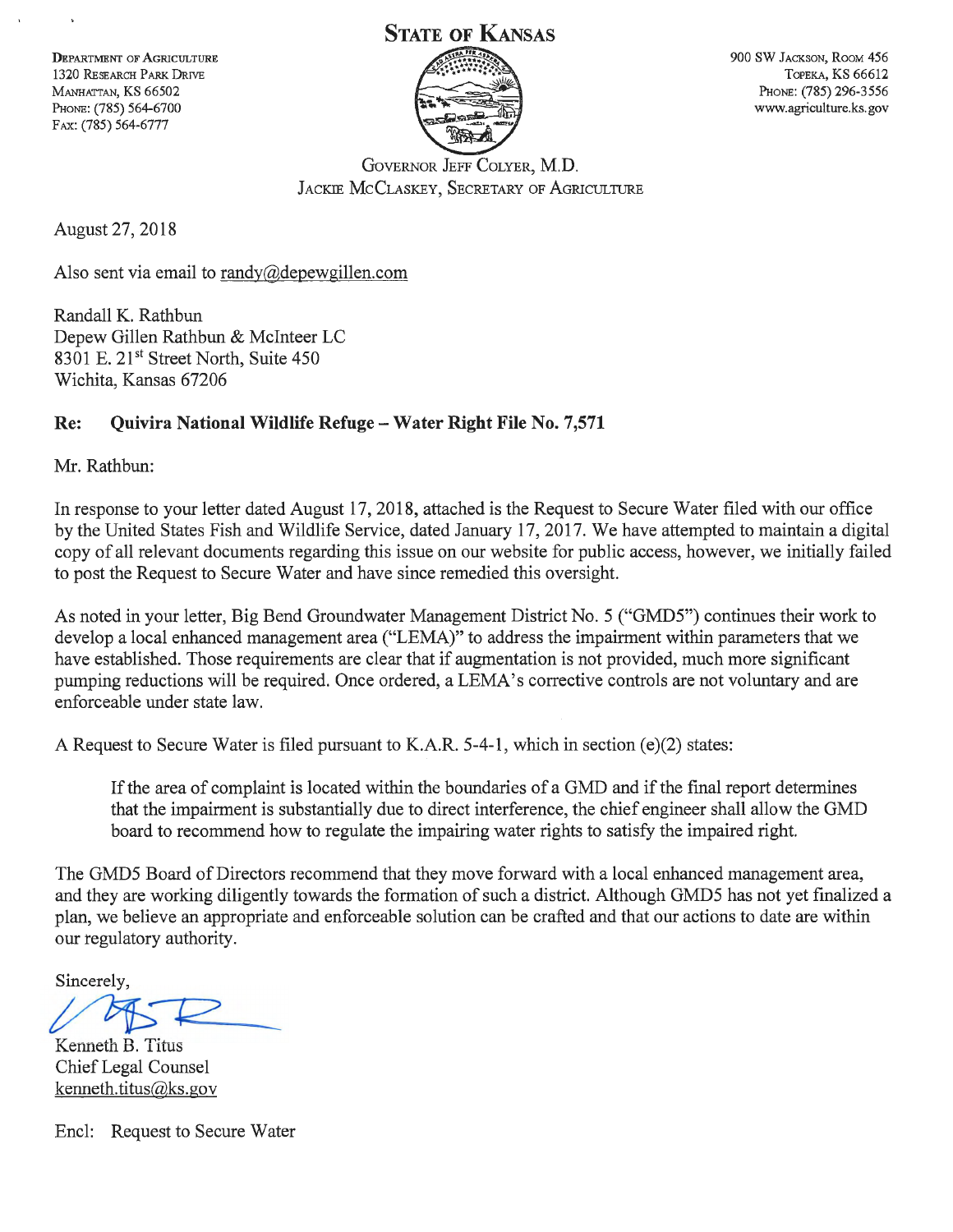



United States Department of the Jnterior FISH AND WILDLIFE SERVICE Mountain-Prairie Region

IN REPLY REFER TO: BA WTR KSWR Mail Stop 60189

MAILING ADDRESS: P.O. Box 25486, DFC Denver, Colorado 80225-0486 STREET LOCATION: 134 Union Boulevard Lakewood, Colorado 80228-1807

David Barfield, P.E., Chief Engineer Kansas Department of Agriculture Division of Water Resources 1320 Research Park Drive Manhattan, Kansas 66502

**JAN 1 7 2017** 

Dear Mr. Barfield:

Enclosed is the U.S. Fish and Wildlife Service (Service) request to secure water regarding water right No. 7571 from injury due to junior groundwater wells. The Service appreciates the help received during our January 03, 2016 phone conversation ensuring the form was filled out accurately. Please let us know if any further changes need to be made.

As we indicated in our December 01, 2016 letter, submission of this form will not preclude us from working further with Big Bend Groundwater Management District No. 5 to obtain a mutual solution. We must, however, have the solution be enforceable from your office and feel that submitting this request will ensure that enforceability occurs in 2018.

Please contact me at 303-236-4491 if you any questions or would like to discuss further. Thank you for your assistance in this matter.

Sincerely,

 $\mathcal{Z} \cdot \mathcal{Z}$ 

Brian S. Caruso, Ph.D., P.E. Chief, Division of Water Resources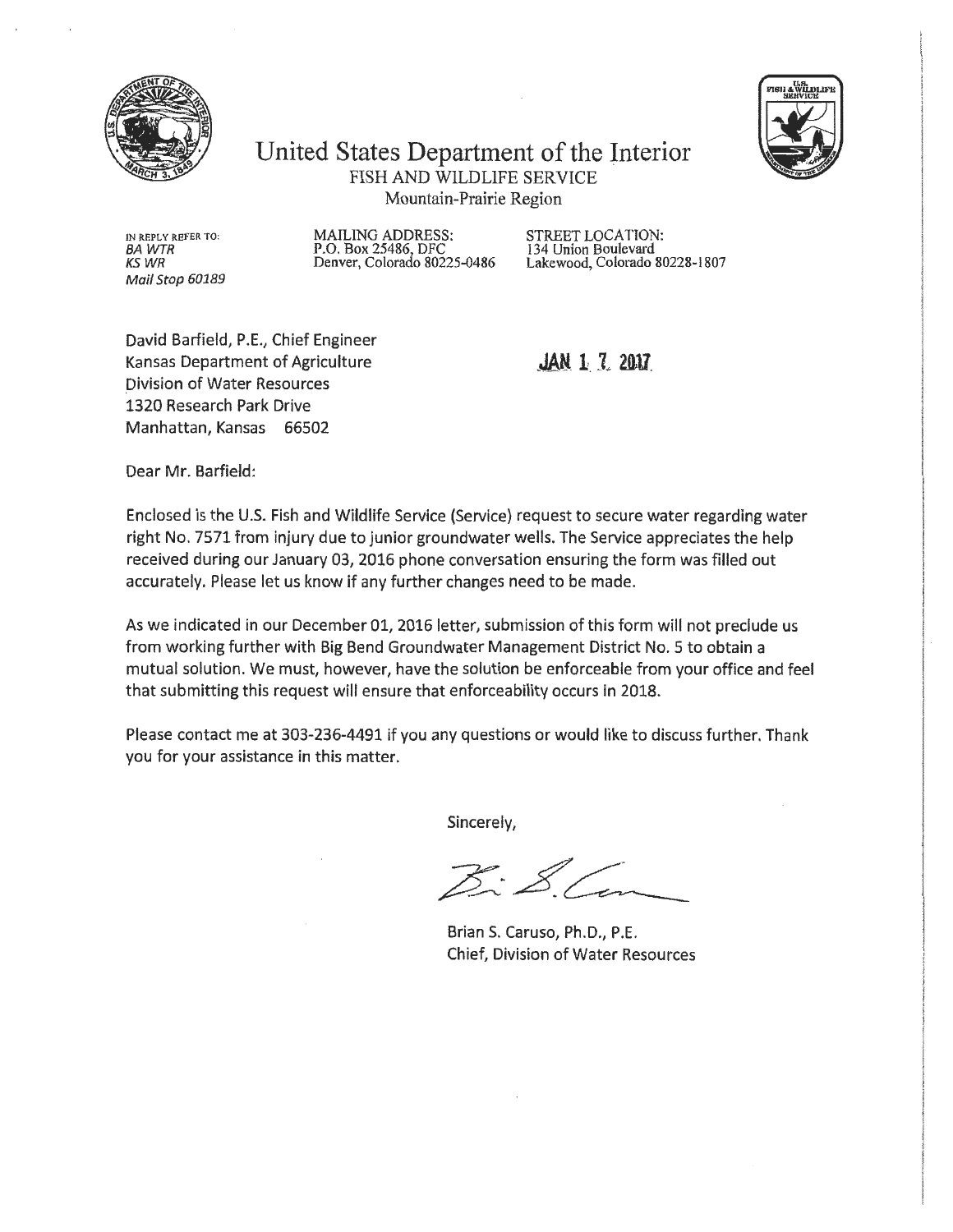## REQUEST TO SECURE WATER

|          | To: Chief Engineer<br>Division of Water Resources<br>Kansas Department of Agriculture<br>(or his or her authorized agent)                                                            |                                                 | January 01, 2018<br>(Date)                                  |
|----------|--------------------------------------------------------------------------------------------------------------------------------------------------------------------------------------|-------------------------------------------------|-------------------------------------------------------------|
| 1.       | I am presenting the following information as the basis for action on my request to secure water:                                                                                     |                                                 |                                                             |
|          | That pursuant to K.S.A. 82a-701 et. seq., a water right, identified as follows, has been established:                                                                                |                                                 |                                                             |
|          | <b>Vested Right</b><br>а.<br>File No. $\qquad \qquad$                                                                                                                                |                                                 |                                                             |
|          |                                                                                                                                                                                      | County                                          | Source                                                      |
|          |                                                                                                                                                                                      | Quantity                                        | Rate                                                        |
|          | Appropriation Right<br>b.<br>File No. 7571                                                                                                                                           | Priority Date August 15, 1957                   |                                                             |
|          | Status Certified                                                                                                                                                                     |                                                 |                                                             |
|          | <b>Rattlesnake Creek</b>                                                                                                                                                             | 14,632                                          | $300$ $cfs$                                                 |
|          | Source                                                                                                                                                                               | Quantity                                        | Rate                                                        |
| 2.<br>3. | That the authorized place of use for the water right is: Quivira National Wildlife Refuge<br>A. That the appurtenant to the water right described in paragraphs 1 and 2 is owned by: | P.O. Box 25486, Denver Federal Center, Mailstop |                                                             |
|          | U.S. Dept. of the Interior - U.S. Fish and Wildlife Service 60189, Denver, CO 80225                                                                                                  |                                                 |                                                             |
|          | Name                                                                                                                                                                                 |                                                 | <b>Address</b>                                              |
|          | Name                                                                                                                                                                                 |                                                 | <b>Address</b>                                              |
|          | B. That the land described in paragraph 2 is owned by:<br>(If different than owner of water right)                                                                                   |                                                 |                                                             |
|          | same as above                                                                                                                                                                        |                                                 |                                                             |
|          | Name                                                                                                                                                                                 |                                                 | <b>Address</b>                                              |
|          | Name                                                                                                                                                                                 |                                                 | <b>Address</b>                                              |
| 4.       | That the undersigned, (if not the owner) has an interest in the above-described land and water right as follows:                                                                     |                                                 |                                                             |
|          | Agent                                                                                                                                                                                | (tenant, lessee, buyer, contract or other)      |                                                             |
| 5.       | That during this calendar year 0 acre-feet of water has been used under this right.                                                                                                  |                                                 |                                                             |
| 6.       | That the undersigned has need for 14,632 acre-feet of water at a rate of $\frac{see}{\sqrt{space}}$ a.p.m. for Recreational<br>at locations described as follows:                    |                                                 | purposes                                                    |
|          | Fish and Wildlife Habitat, Forage                                                                                                                                                    |                                                 | <u> 1980 - Andrea Andrews, amerikansk politik (d. 1980)</u> |
|          | Kind of Crop: N/A<br>No. of Acres: 22,135                                                                                                                                            |                                                 |                                                             |
|          |                                                                                                                                                                                      |                                                 |                                                             |

 $\cdot$ 

 $\bar{r}$ 

 $\overline{\phantom{a}}$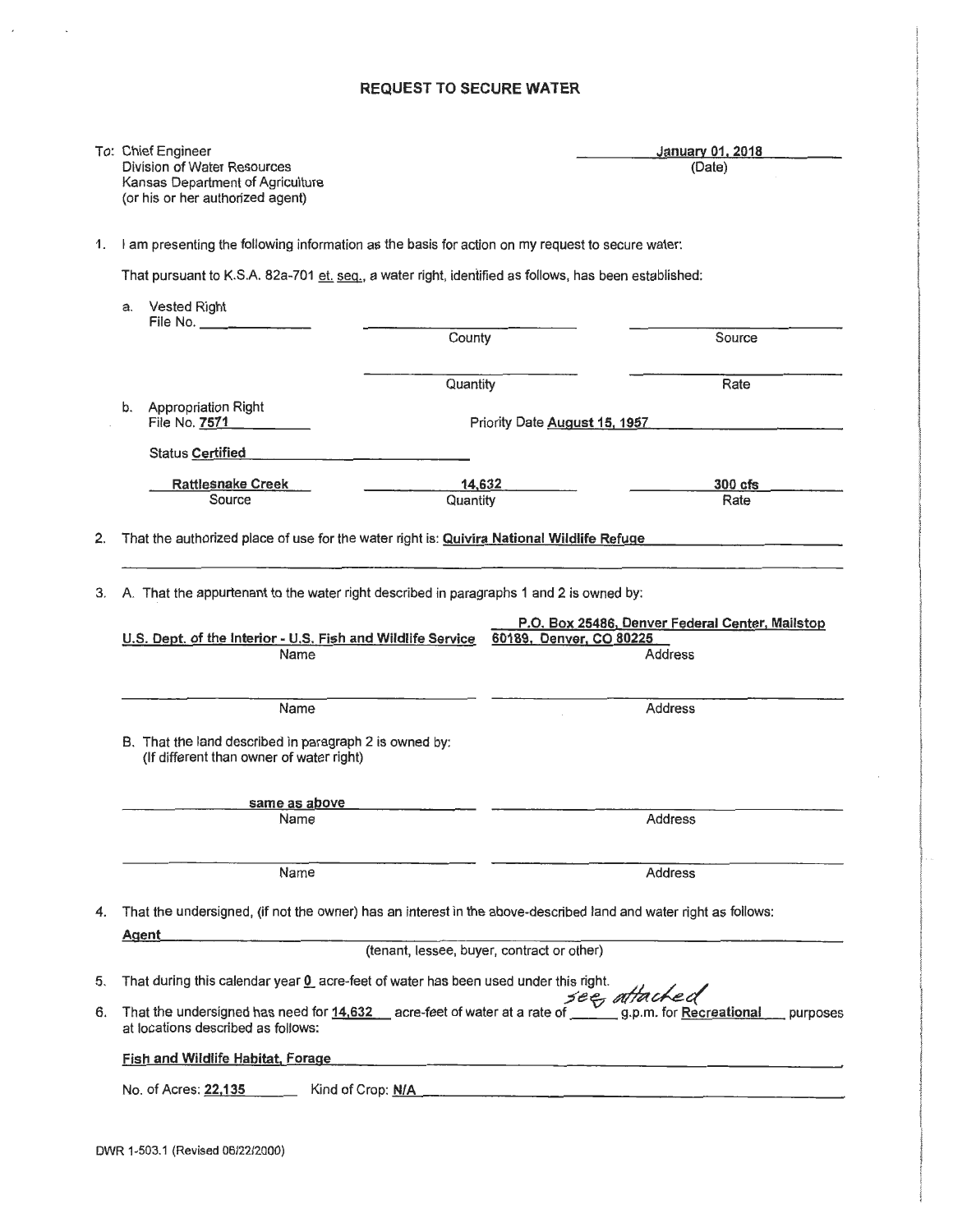- 7. That I am prepared to, and will, in the exercise of my water right described above, apply to beneficial use all water nat I am prepared to, and will, in the exercise of my water right described above, apply to ben<br>available to me at a rate of <u>see, g.p</u>.m. or less, commencing at <u>12</u> o'clock A.M. on **January 1** 20<u>18</u>. *attached*
- 8. That I have been informed that water is available from the source of supply in the amount of:

|    | Date                                                                                                               |                    | <b>Estimated Flow</b>       | Location                                                               |
|----|--------------------------------------------------------------------------------------------------------------------|--------------------|-----------------------------|------------------------------------------------------------------------|
|    | 1974 - 2013                                                                                                        |                    | Variable                    | <b>Rattlesnake Creek, Zenith Gage</b>                                  |
| 9. | That I have been informed that water is, or was, being diverted from the source of supply as follows:              |                    |                             |                                                                        |
|    | Date                                                                                                               | <b>Water Right</b> | Name                        | <b>Estimated</b><br><b>Rate of Diversion</b><br>30,000 - 60,000 AF per |
|    | 1995 - 2007                                                                                                        | <b>Multiple</b>    | <b>Junior Appropriators</b> | year depletions to<br><b>Rattlesnake Creek</b>                         |
|    | 10. That I have advised the persons listed below of my need for water and my intention to exercise my water right: |                    |                             |                                                                        |
|    | Name of Person                                                                                                     |                    | Date                        | Agreeable - Yes Or No                                                  |

| Big Bend GMD No. 5 | 12/01/2016 | No |
|--------------------|------------|----|
|                    |            |    |
|                    |            |    |

I request in accordance with the provisions of K.S.A. 82a-706b, that the Chief Engineer or his or her authorized agent open, close, adjust or regulate the headgates, valves, or other controlling works of any ditch, canal, conduit, pipe, well, or structure as may be necessary to secure water to which I am entitled:

 $\frac{8}{\sqrt{2}}$  Signature agent

| State of Kadeay Colorado                                                                                                                                                     |                                                                                                        |
|------------------------------------------------------------------------------------------------------------------------------------------------------------------------------|--------------------------------------------------------------------------------------------------------|
| SS<br>County of Jefferson                                                                                                                                                    |                                                                                                        |
| Brian S. Caruso<br>to the best of his or her knowledge and belief.                                                                                                           | by me being duly sworn, declare that the information is true and correct<br><b>Affiant's Signature</b> |
| Subscribed and sworn to before me this $\prod^{\mu}$ day of                                                                                                                  | MAISCO                                                                                                 |
| <b>CAROLINE M. CORDOVA</b><br>NOTARY PUBLIC<br>STATE OF COLORADO<br>NOTARY ID 20044034704<br>MY COMMISSION EXPIRES 09/28/2020<br>2020<br><b>Commission Expires JUP</b><br>My | Notary Public<br>135 Quitrian 54 00                                                                    |
|                                                                                                                                                                              | Denvis CO<br>80219                                                                                     |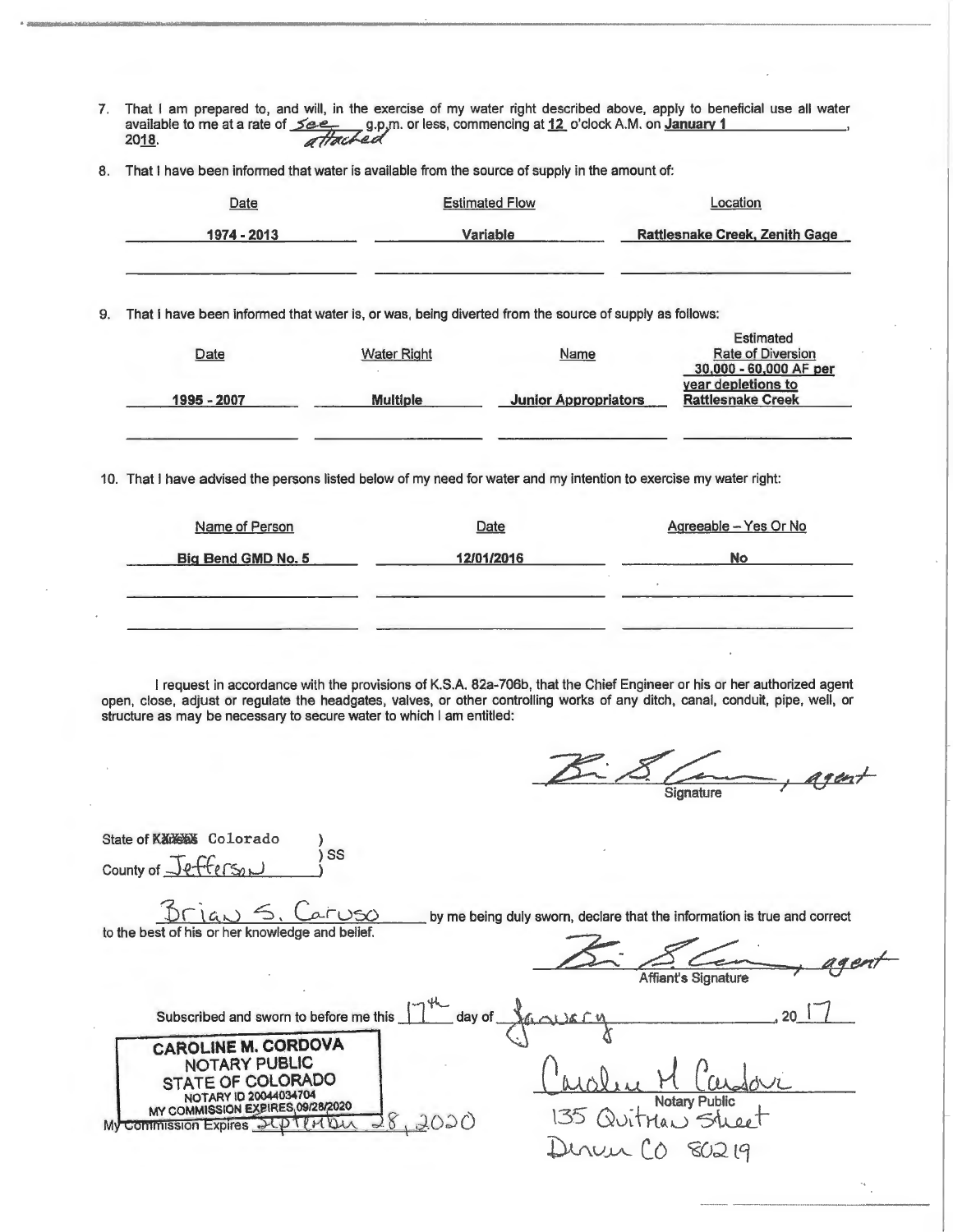### Seasonal Rattlesnake Creek Water Need Estimates for Quivira National Wildlife Refuge, Prepared May 2015

### Background

At the request of Kansas Department of Agriculture, Division of Water Resources (DWR), the U.S. Fish and Wildlife Service (Service) has provided information to increase understanding of *seasonal* water needs to accomplish management objectives of the Quivira National Wildlife Refuge (Refuge). The Refuge's current annual Water Right 7571 on Rattlesnake Creek is 14,632 ac-ft. There is no single estimate that accurately predicts seasonal surface water needs of the Refuge because various factors influence water needs within and among years, such as shortand long-term weather patterns, the timing of wildlife events (e.g., migration), and changing habitat conditions.

#### Approach

*Scenario 1* -There was interest by DWR to evaluate the potential of using past water use records to quantify estimates of seasonal water needs to accomplish refuge management objectives. To accomplish this task, Refuge staff compiled 48 years of monthly water-use records and grouped months into seasons based on the life cycle events of waterbirds (timing of migration, relative abundances) and the lag time required to transfer water to wetlands through the ditch infrastructure (Table 1). For example, flooding a wetland to the appropriate depth can require days to weeks depending on location from the diversion, volume of water available, and existing soil moisture conditions (e.g., dry, saturated).

|                                                                                                |                                                                                                    |                                                                                   | management objectives of Quivira National Wildlife Refuge.                                                                                                                                                                                                                                                |                                                                                 | Oct-Nov                                                                                        |            |
|------------------------------------------------------------------------------------------------|----------------------------------------------------------------------------------------------------|-----------------------------------------------------------------------------------|-----------------------------------------------------------------------------------------------------------------------------------------------------------------------------------------------------------------------------------------------------------------------------------------------------------|---------------------------------------------------------------------------------|------------------------------------------------------------------------------------------------|------------|
| Jan-Feb                                                                                        | Mar-Apr                                                                                            |                                                                                   | May-Jun                                                                                                                                                                                                                                                                                                   | Jul-Sep                                                                         |                                                                                                | <b>Dec</b> |
|                                                                                                |                                                                                                    |                                                                                   | MANAGEMENT TO SUPPORT WILDLIFE FOOD & COVER REQUIREMENTS                                                                                                                                                                                                                                                  |                                                                                 |                                                                                                |            |
|                                                                                                |                                                                                                    |                                                                                   | Use water where needed to provide/maintain semipermanent wetland habitat.                                                                                                                                                                                                                                 |                                                                                 |                                                                                                |            |
|                                                                                                | Shallowly flood select units to saturate dry soils that<br>will be used to produce wildlife foods. |                                                                                   |                                                                                                                                                                                                                                                                                                           |                                                                                 |                                                                                                |            |
|                                                                                                | scientific information.                                                                            |                                                                                   | Dewater select wetlands for suitable germination<br>and growth of desired plants used for wildlife food<br>and cover. Drawdown dates are based on                                                                                                                                                         |                                                                                 |                                                                                                |            |
|                                                                                                |                                                                                                    |                                                                                   | Irrigate select wetland units to support<br>survival, growth, and seed production of<br>germinated wildlife food plants.                                                                                                                                                                                  | and cover needs of target species.                                              | After seeds mature, gradually increase water<br>levels in wetlands to coincide with the food   |            |
|                                                                                                |                                                                                                    |                                                                                   | CHRONOLOGY OF SPECIES ANNUAL EVENTS OR WHEN LIFE REQUIREMENTS NEED TO BE AVAILABLE FOR SPECIES USE                                                                                                                                                                                                        |                                                                                 |                                                                                                |            |
| Waterfowl and bald<br>eagle wintering<br>habitat is provided<br>when open water is             | Peak spring<br>waterfowl<br>migration<br>(habitat<br>flooded <15<br>inches).                       | Main spring<br>shorebird migration<br>(habitat flooded <6<br>inches and mudflat). |                                                                                                                                                                                                                                                                                                           | Main fall shorebird<br>migration (habitat<br>flooded <6 inches and<br>mudflat). | Peak fall waterfowl<br>migration<br>(habitat flooded<br><15 inches).                           |            |
| available (generally<br>where flooded deep<br>and/or where flow<br>prevents ice<br>formation). | Endangered<br>whooping crane<br>spring migration<br>flooded <1 ft).                                | (shoreline & habitat                                                              | Breeding-related activities occur for several<br>waterbirds that require flooded habitat for<br>food and/or cover resources, such as for the<br>state-threatened snowy plover, the<br>endangered interior least tern, and for state<br>species in need of conservation (e.g., black<br>rail, black tern). |                                                                                 | Endangered<br>whooping crane fall<br>migration (shoreline<br>and habitat flooded<br>$<$ 1 ft). |            |

Table 1. Significant annual events largely considered in determining seasonal water needs to accomplish

After reviewing the water use records, Refuge staff made the determination to exclude years (n=28) when total annual water use did not exceed 7,000 ac-ft to prevent extreme bias in estimating seasonal water use due to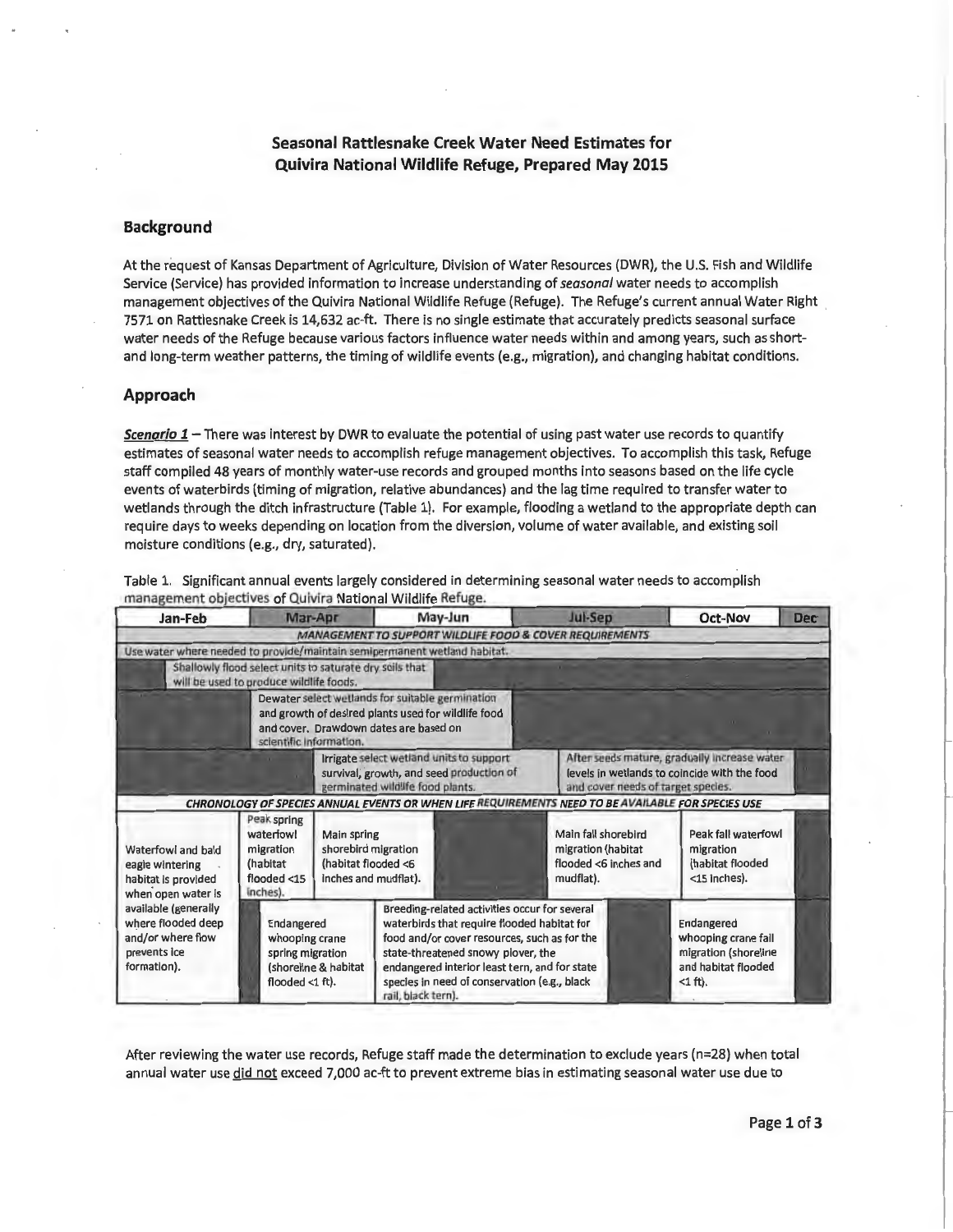limited water availability and/or inappropriate timing of available water. For example, during low water years Refuge staff often receive and use water at less than optimal times (e.g., winter) to help increase the odds that at least some wetland habitat is flooded at critical times (e.g., spring waterbird migration). In this case, the average amount of water used during the winter season would be biased high. Conversely, it is common during low water years to not have sufficient water to maintain wetland vegetation, which results in low food production and sparse cover required by wildlife. In this case, the use of water during summer would be biased extremely low. The use of 7,000 ac-ft as a cutoff point was based on approximating 50% of the Refuge water right and, as such, is somewhat arbitrary.

For the 20 years of when total annual water use exceeded 7,000 ac-ft, water use for each year was partitioned into the appropriate seasons and the median, minimum, and maximum seasonal values across all years were calculated (Table 2).

Table 2. Seasonal median, minimum, and maximum water use (ac-ft) values, calculated using 20 years of data where annual use exceeded 7,000 ac-ft. Totals of the median and maximum seasonal water use values are respectively lower and higher than the current annual water right (14.632 ac-ft).

|         | Jan -Feb | Mar-Apr | May-Jun | <b>Jul-Sen</b> | <b>Oct-Nov</b> | Dec   | <b>Total</b> |
|---------|----------|---------|---------|----------------|----------------|-------|--------------|
| Median  | 986      |         | 1,062   |                | 1.781          | 684   | 7.746        |
| Minimum |          | 89      | 126     |                | 151            |       |              |
| Maximum | 3.557    | 3.111   | 2,601   | 4,374          | 6,205          | 2.003 | 21,851       |

This Scenario 1 estimate is biased due to the following:

- Historic *use* does not accurately reflect water *needs* during any given year or season.
- Historic water use in a given season may not accurately reflect the volume of water that would have been used if water had been available during that season or, perhaps, previous to that season.
- The use of records that exceeded 7,000 ac-ft was arbitrary and only represents nearly half of the Refuge water right. As such, these estimates likely are biased low.

#### Scenario 2-

Scenario 2 is based on achieving minimum requirements of CCP objectives following a drought year and water use was not constrained by the current water right (Table 3, Scenario 2). Unlike Scenario 1, seasons in Scenario 2 were defined by CCP habitat-based objectives, as approved in 2013. Data used to develop this scenario included area estimates and area-capacity curves developed by the Service for individual wetlands, published long-term precipitation and pan evaporation data (including the use of a coefficient to account for shallow wetlands), soil infiltration rates calculated based on information in NRCS soil survey data (SSURGO), LiDAR data to estimate volume of ditches, and aerial imagery to estimate surface area of water in the Big and Little Salt Marshes at the beginning of the scenario.

|                 |       |     |       |       |                             |     | <b>Seasonal Water Use Estimates (Acre-Feet)</b> |       |     |       |            |        |
|-----------------|-------|-----|-------|-------|-----------------------------|-----|-------------------------------------------------|-------|-----|-------|------------|--------|
| <b>Scenario</b> | Jan   |     |       |       | Feb   Mar   Apr   May   Jun | Jul | Aug                                             | Sep   | Oct | Nov   | <b>Dec</b> | Total  |
|                 |       | 986 |       | 1.115 | 1.062                       |     | 2.117                                           |       |     | 1.781 | 684        | .746   |
|                 | 3,144 |     | 7.427 |       | 2,895                       |     |                                                 | 4,053 |     | 5,881 |            | 23,400 |

Table 3. Comparison of Rattlesnake Creek surface water use Scenarios 1 and 2 for Quivira NWR.

This Scenario 2 estimate is biased due to the following:

- Water loss due to plant transpiration was not included in water use estimates (which would increase water needs to meet objectives).
- Water loss due to soil infiltration in some wetlands was underestimated because values for the available water capacity of 2,300 acres of wetland soils were not available (which would increase water needs to meet objectives).